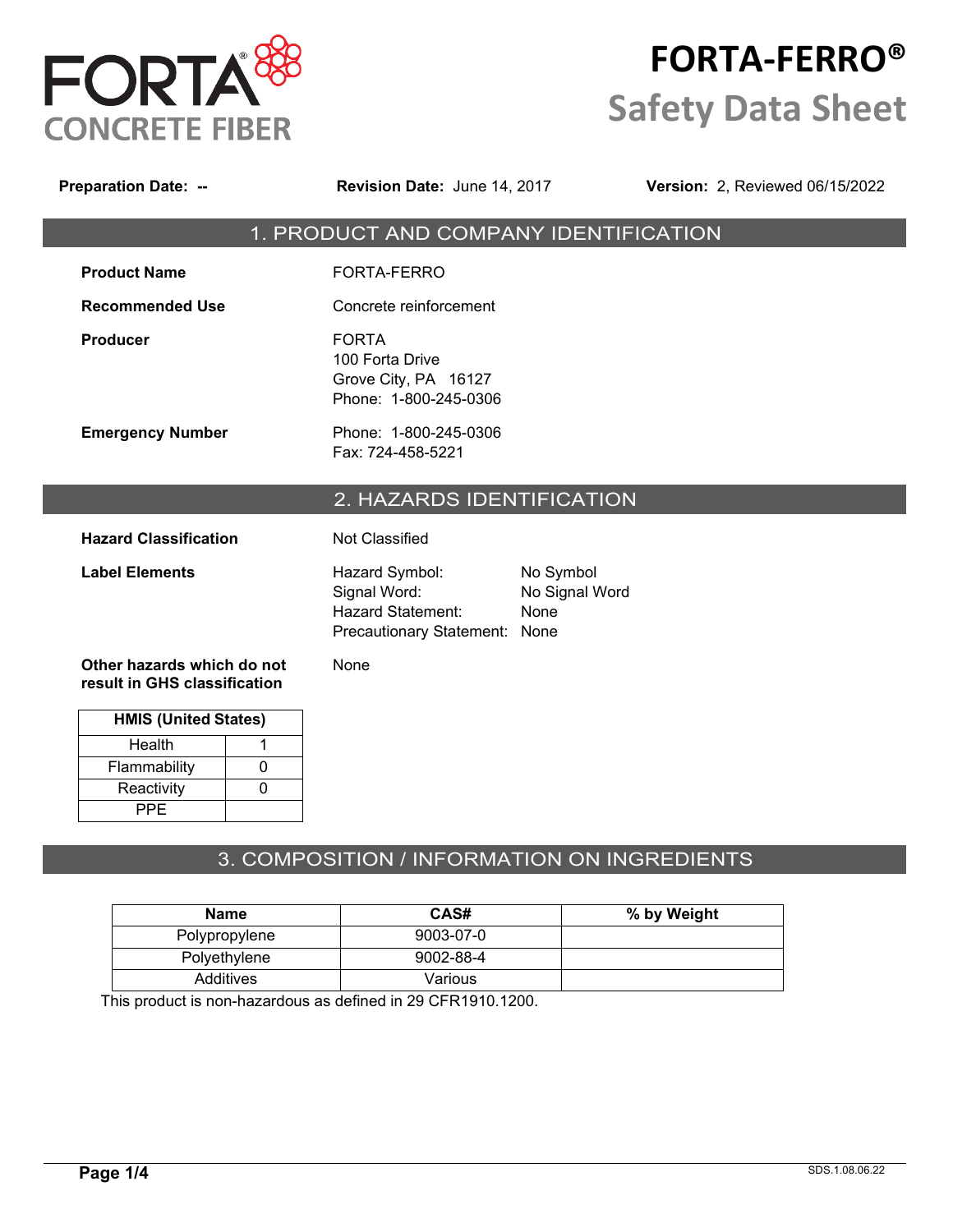|                                                   | <b>4. FIRST AID MEASURES</b>                                                                                                |  |
|---------------------------------------------------|-----------------------------------------------------------------------------------------------------------------------------|--|
| <b>Inhalation</b>                                 | Leave area to breathe fresh air.<br>$\bullet$<br>Avoid further overexposure.<br>If symptoms persist, get medical attention. |  |
| <b>Skin Contact</b>                               | Not applicable under normal conditions of use.                                                                              |  |
| <b>Eye Contact</b>                                | Flush with water for 15 minutes.<br>If irritation persists, get medical attention.                                          |  |
| Ingestion                                         | Not applicable under normal conditions of use.<br>$\bullet$                                                                 |  |
|                                                   |                                                                                                                             |  |
|                                                   | 5. FIRE-FIGHTING MEASURES                                                                                                   |  |
| <b>Flash Point</b>                                | 600°F (316°C)                                                                                                               |  |
| <b>Flash Point Method</b>                         | None                                                                                                                        |  |
| <b>Autoignition Temperature</b>                   | >735°F (390°C)                                                                                                              |  |
| <b>Burning Rate</b>                               | None                                                                                                                        |  |
| <b>Fire and Explosion Hazard</b>                  | None                                                                                                                        |  |
| <b>Firefighting Equipment</b>                     | Use dry chemicals, carbon dioxide $(CO2)$ , or foam.                                                                        |  |
| <b>Hazardous Products of</b><br><b>Combustion</b> | Carbon monoxide, carbon dioxide and hydrocarbons.                                                                           |  |
|                                                   | 6. ACCIDENTAL RELEASE MEASURES                                                                                              |  |

| <b>Small Spill or Leak</b> | Pick-up and place in container for recovery or disposal. |
|----------------------------|----------------------------------------------------------|
| <b>Large Spill or Leak</b> | Pick-up and place in container for recovery or disposal. |

# 7. HANDLING ANDSTORAGE

| <b>Handling Precautions</b> |  | Keep away from open flame and temperatures exceeding 300°F (149°C). |
|-----------------------------|--|---------------------------------------------------------------------|
|-----------------------------|--|---------------------------------------------------------------------|

**Storage Requirements** No specific storage is required, use any dry container.

# 8. EXPOSURE CONTROLS / PERSONAL PROTECTION

| Not required under normal conditions of use.                                                                                                                                                                                                                                                              |
|-----------------------------------------------------------------------------------------------------------------------------------------------------------------------------------------------------------------------------------------------------------------------------------------------------------|
| Respirators – Follow OSHA guidelines for respirator regulations, if necessary<br>wear a MSHA/NIOSH approved respirator.<br>Protective Gloves – Not required under normal conditions of use.<br>Eye Protection – Glasses or goggles.<br>Protective Clothing – Not required under normal conditions of use. |
|                                                                                                                                                                                                                                                                                                           |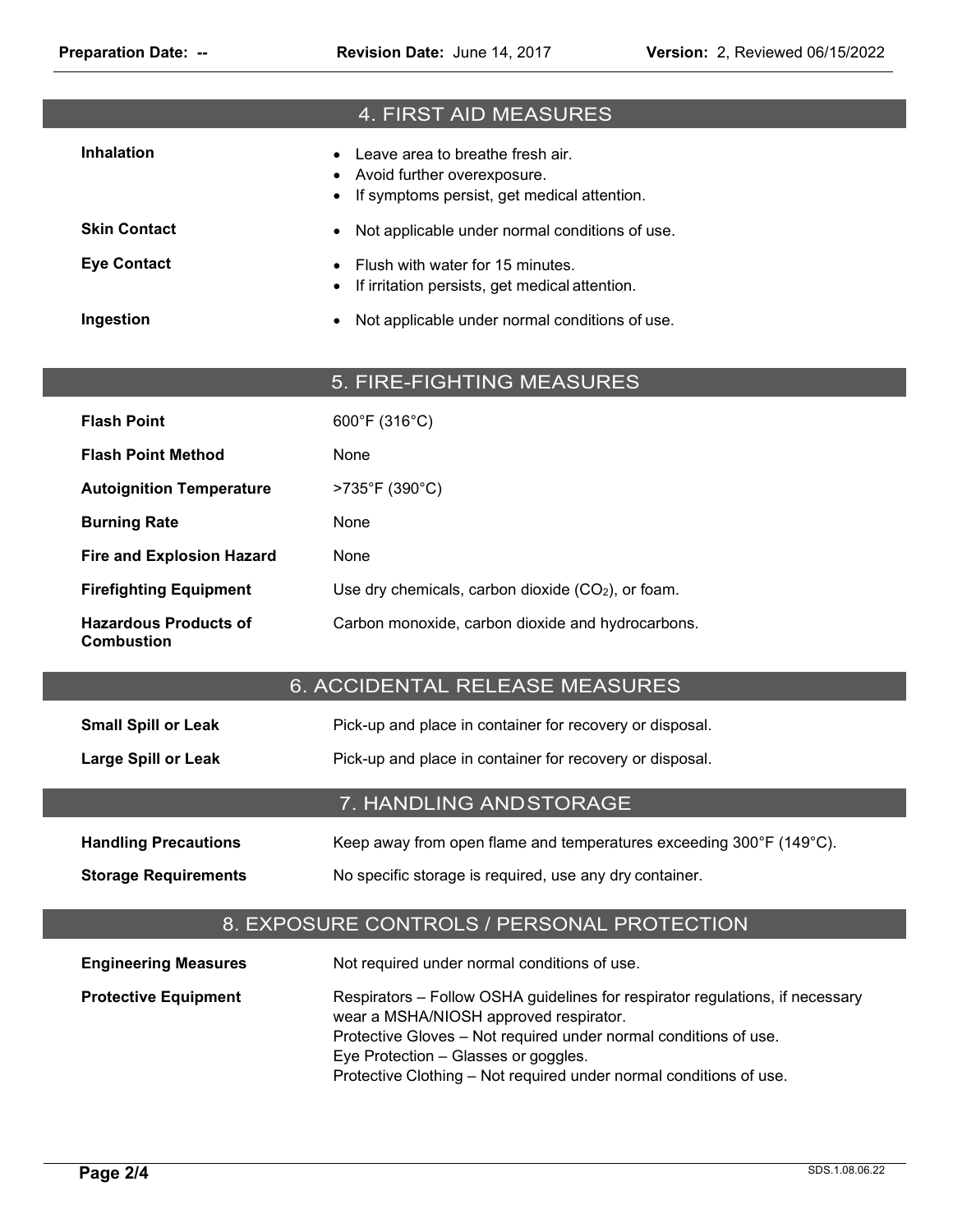|                                                                    | 9. PHYSICAL AND CHEMICAL PROPERTIES                                                                          |
|--------------------------------------------------------------------|--------------------------------------------------------------------------------------------------------------|
| Appearance                                                         | Gray fibers                                                                                                  |
| <b>Physical State</b>                                              | Solid                                                                                                        |
| <b>Boiling Point</b>                                               | None                                                                                                         |
| Odor                                                               | Odorless                                                                                                     |
| <b>Freezing/Melting Point</b>                                      | $>320^{\circ}$ F (160 $^{\circ}$ C)                                                                          |
| pH                                                                 | None                                                                                                         |
| <b>Solubility</b>                                                  | None                                                                                                         |
| <b>Specific Gravity</b>                                            | 0.90                                                                                                         |
|                                                                    | <b>10. STABILITY AND REACTIVITY</b>                                                                          |
| <b>Stability</b>                                                   | This product is stable.                                                                                      |
| <b>Conditions to Avoid</b>                                         | None                                                                                                         |
| <b>Materials to Avoid</b><br>(incompatibility)                     | Strong acids and bases. Oxidizing agents.                                                                    |
|                                                                    | 11. TOXICOLOGICAL INFORMATION                                                                                |
| <b>Toxicity to Animals</b>                                         | This product has not been tested for animal effects. This product is not expected<br>to be toxic to animals. |
| <b>Toxicity to Humans</b>                                          | This product has not been tested for human effects. This product is not expected<br>to be toxic to humans.   |
|                                                                    | 12. ECOTOXICOLOGICAL INFORMATION                                                                             |
| <b>Ecotoxicity</b>                                                 | Not expected to be ecotoxic.                                                                                 |
| <b>BOD5 and COD</b>                                                | None                                                                                                         |
| Biodegradable/OECD                                                 | None                                                                                                         |
| <b>Mobility</b>                                                    | None                                                                                                         |
| <b>Toxicity of the Products of</b><br><b>Biodegradation</b>        | None                                                                                                         |
| <b>Special Remarks on the</b><br><b>Products of Biodegradation</b> | None                                                                                                         |

## 13. DISPOSAL CONSIDERATIONS

Not classified as hazardous waste. Dispose of in accordance with Federal, State and Local regulations.